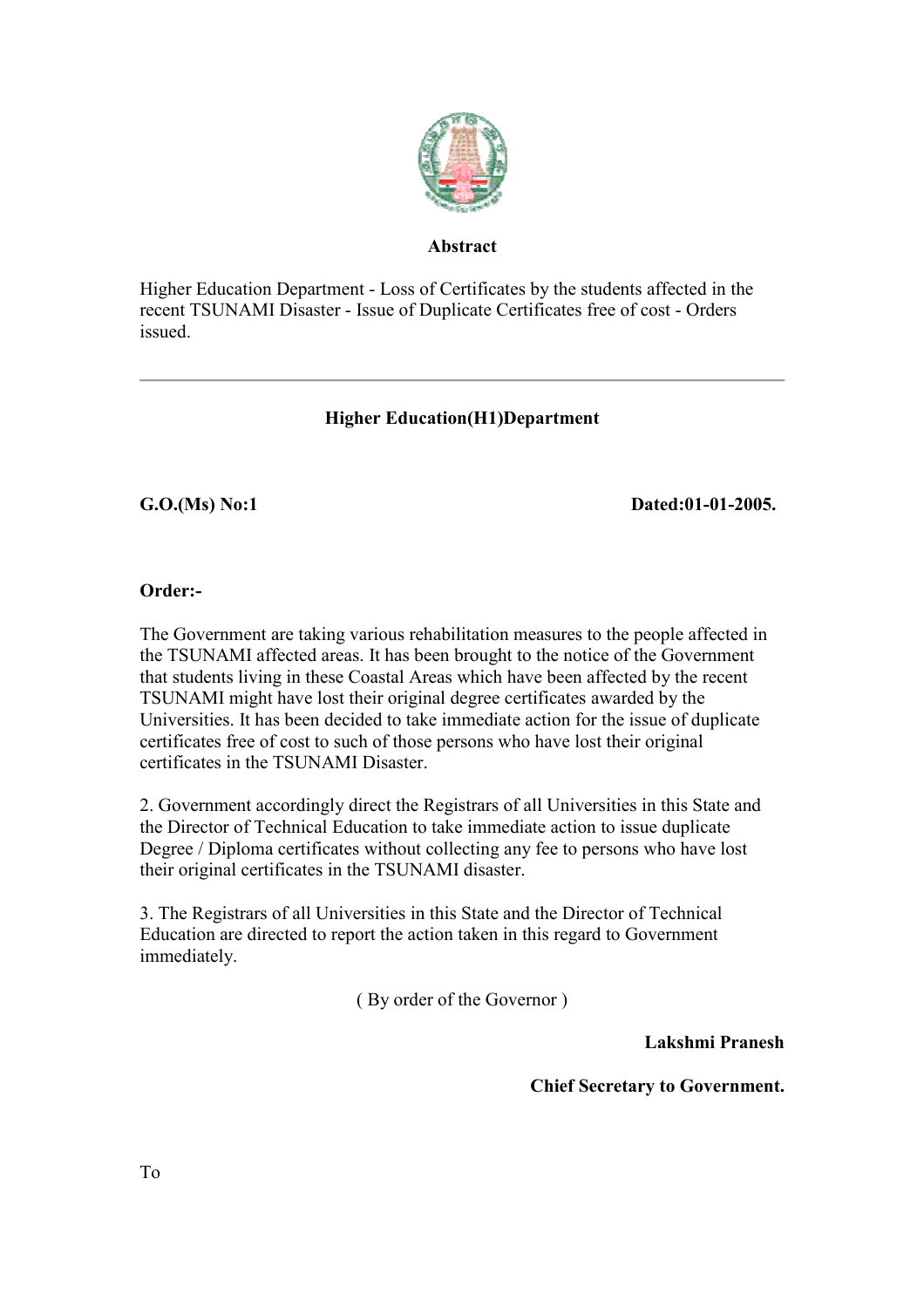The Registrars of all Universities in this State.

The Director of Technical Education,Chennai-25.

The Director of Collegiate Education,Chennai-6.

The Member Secretary, Teachers Recruitment Board, Chennai-6.

The Secretary to Government, Revenue Department, Chennai-9.

The Special Commissioner & Commissioner

for Revenue Administration, Chepauk, Chennai-5.

The Secretary to Government, Health & Family Welfare Department, Chennai-9.

The Secretary to Government, Animal Husbandry & Fisheries Department, Chennai-9.

The Secretary to Government, Law Department, Chennai-9.

The Secretary to Government, Agriculture Department, Chennai-9.

The Secretary to Government, Labour & Employment Department, Chennai-9.

The Secretary to Government, Backward Classes & Most Backward Classes Welfare Department, Chennai-9.

The Secretary to Government, Adi Dravidar & Tribal Welfare Department, Chennai-9.

All Departments of Secretariat, Chennai-9.

All Collectors

The Director of School Education,Chennai-6

The Director of Government Examinations,Chennai-6

Copy to:- The Chief Minister's Office, Chennai-9.

The Senior P.A. to Minister (Education & Commercial Taxes), Chennai-9.

The P.S. to Chief Secretary to Government, Chennai-9.

The Development Commissioner and Principal Secretary to Government, Finance Department, Chennai-9.